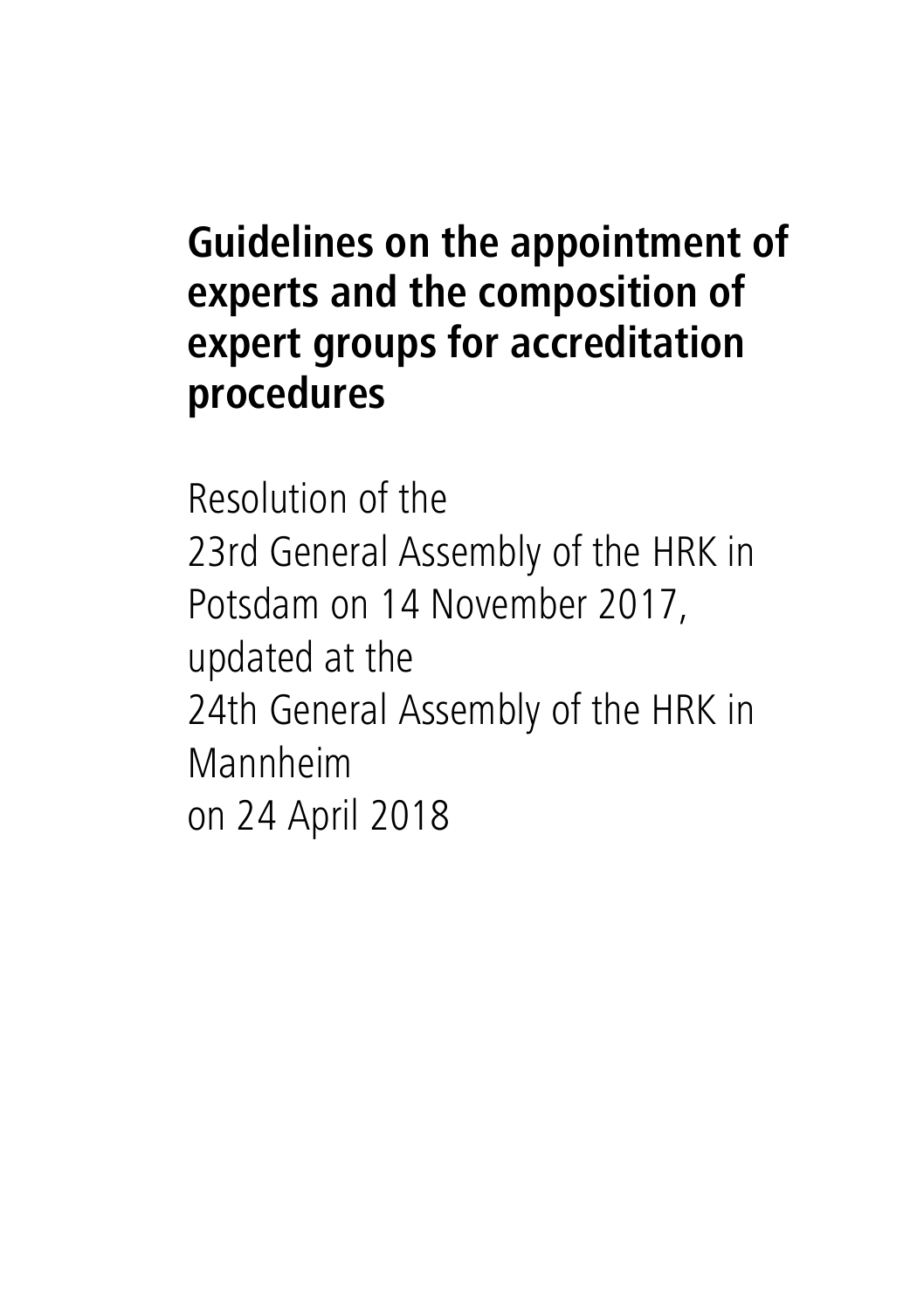### Table of contents

- 0. [Use of the guidelines](#page-2-0)
- 1. [Fundamental considerations](#page-2-1)
- 2. [Expert groups in programme accreditation](#page-4-0) [2.1 Process of designation for programme accreditations](#page-4-1) [2.2 Task of the expert group](#page-5-0) [2.3 Selection criteria for reviewers](#page-6-0) [2.4 Composition of the expert group](#page-8-0)
- 3. [Expert groups in system accreditation](#page-9-0) [3.1 Process of designation for system accreditations](#page-9-1) [3.2 Task of the expert group](#page-10-0) [3.3 Selection criteria for reviewers](#page-11-0) [3.4 Composition of the expert group](#page-12-0)
- 4. [Appointment of experts when using alternative accreditation](#page-13-0)  [procedures](#page-13-0)
- 5. [Grounds for the appearance of bias](#page-14-0)
- 6. [Expert supervision and quality assurance](#page-15-0) [6.1 Preparation for the procedures](#page-15-1) [6.2 Further development of the expert pool](#page-16-0)
- 7. [Clearing House](#page-17-0)

[Appendix](#page-18-0)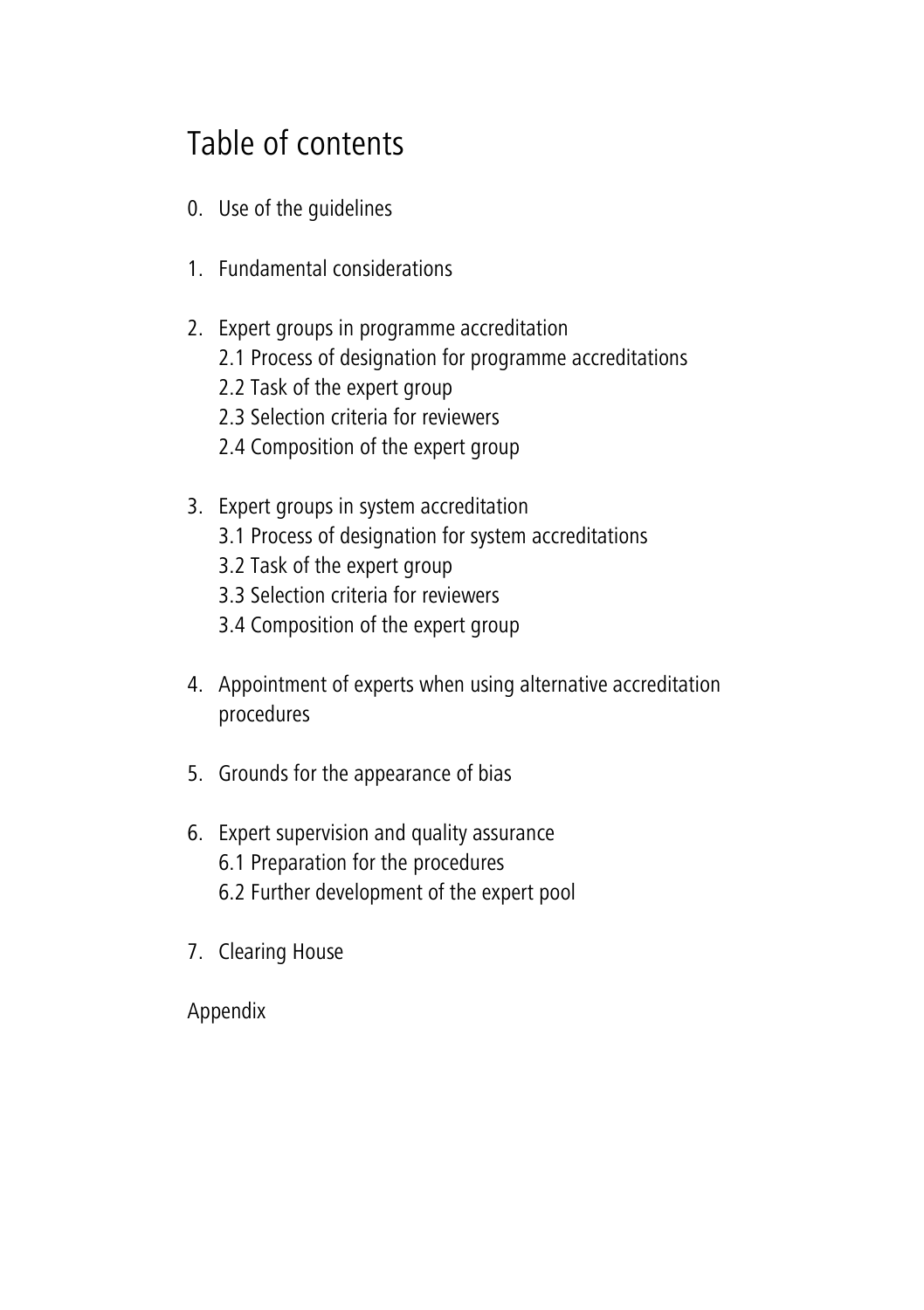# <span id="page-2-0"></span>**0. Use of the guidelines**

According to the Interstate Study Accreditation Treaty Art. 3 Para. 3, it is the task of the HRK to propose a procedure for appointing the experts.

"(3) 1The German Rectors' Conference shall develop a procedure to ensure sufficient participation of the scientific community in the appointment of university teachers within the meaning of paragraph 2, sentence 1, number 5. 2The procedure shall require the approval of the Foundation Council. 3The agencies shall be bound by this procedure with regard to the appointment of reviewers within the meaning of paragraph 2, sentence 1, number 4."

<span id="page-2-1"></span>The HRK fulfils this mandate with the resolution of a binding guideline in the sense of Art. 3 Para. 3 of the Interstate Study Accreditation Treaty. 1 Furthermore, with these "Guidelines on the Nomination of Experts and the Composition of Expert Groups for Accreditation Procedures", it presents key points for the nomination of all members of expert groups. This should contribute to comparable criteria and procedures for the appointment of all experts.

<sup>&</sup>lt;sup>1</sup> Resolution of the HRK General Meeting in Mannheim on 24 April 2018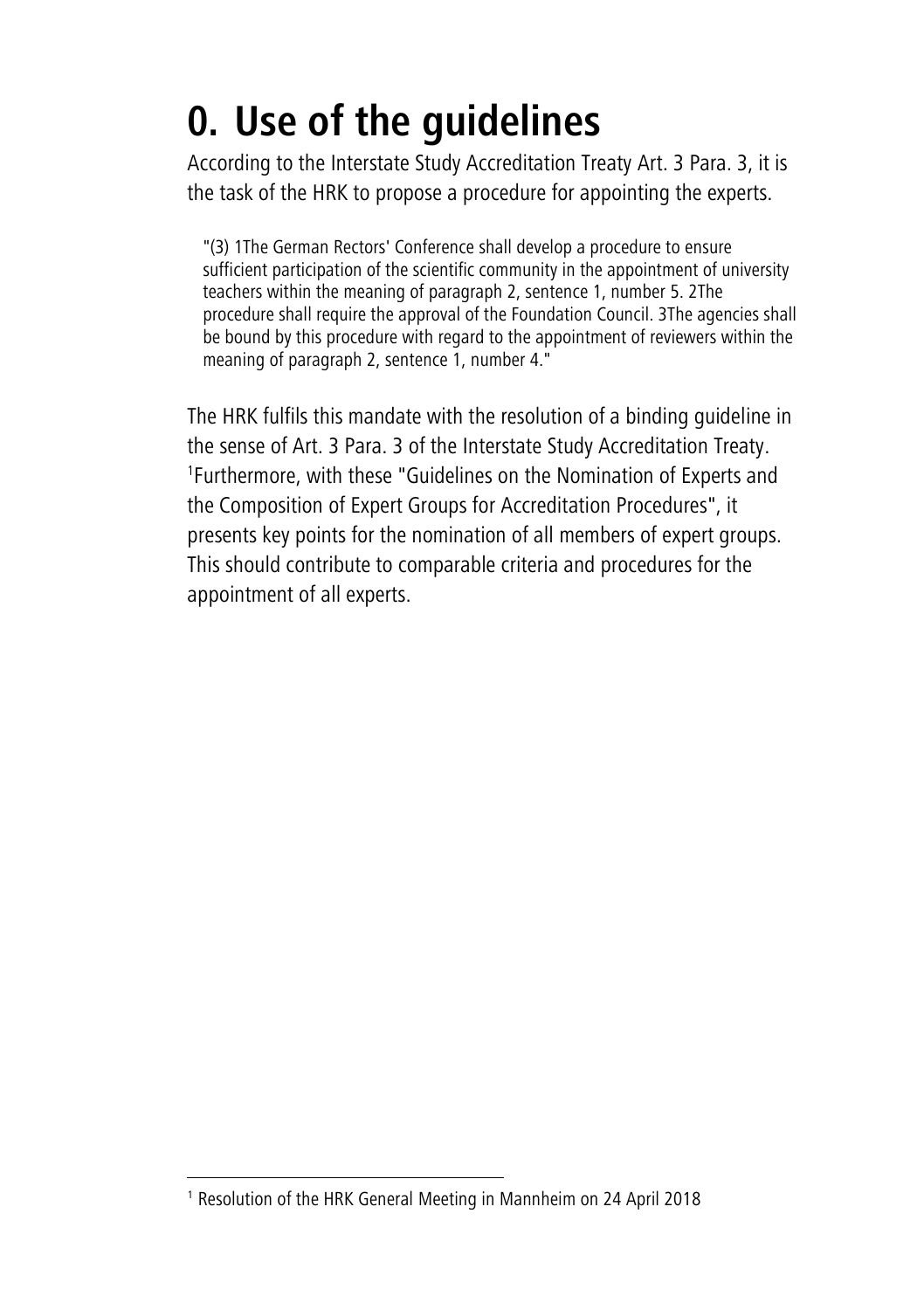# **1. Fundamental considerations**

In order to ensure the alignment within the European Higher Education Area, the guidelines for the appointment of reviewers and the composition of reviewer groups must comply with the Standards and Guidelines for Quality Assurance in the European Higher Education Area (ESG).

#### **" 2.4 Peer review experts**

#### **Standard:**

#### **External quality assurance should be carried out by groups of external experts that include (a) student member(s).**

#### **Guidelines:**

At the core of external quality assurance is the wide range of expertise provided by peer experts, who contribute to the work of the agency through input from various perspectives, including those of institutions, academics, students and employers/professional practitioners.

In order to ensure the value and consistency of the work of the experts, they

- are carefully selected;
- have appropriate skills and are competent to perform their task;
- are supported by appropriate training and/or briefing.

The agency ensures the independence of the experts by implementing a mechanism of no-conflict-of-interest.

The involvement of international experts in external quality assurance, for example as members of peer panels, is desirable as it adds a further dimension to the development and implementation of processes."<sup>2</sup>

The quality of the entire review system depends on these persons being carefully selected and adequately prepared for their task. Therefore, care should be taken to ensure that the quality of the reviewers is assured and that they are particularly qualified within the academic field, but also for quality assurance, so that they are able to grasp and assess either the degree programme and/or the overall system of the institution in its complexity. <sup>3</sup>

<sup>2</sup> [https://www.hrk.de/fileadmin/redaktion/hrk/02-Dokumente/02-10-](https://www.hrk.de/fileadmin/redaktion/hrk/02-Dokumente/02-10-Publikationsdatenbank/Beitr-2015-03_Standards_und_Leitlinien_ESG_2.pdf)

[Publikationsdatenbank/Beitr-2015-03\\_Standards\\_und\\_Leitlinien\\_ESG\\_2.pdf](https://www.hrk.de/fileadmin/redaktion/hrk/02-Dokumente/02-10-Publikationsdatenbank/Beitr-2015-03_Standards_und_Leitlinien_ESG_2.pdf) <sup>3</sup> [c](https://www.hrk.de/fileadmin/_migrated/content_uploads/Entschliessung_Akkreditierung_08112016.pdf)f. Resolution of the 21st General Assembly of the HRK on 8 November 2016 in Mainz: [Reorganisation of the Accreditation System](https://www.hrk.de/fileadmin/_migrated/content_uploads/Entschliessung_Akkreditierung_08112016.pdf)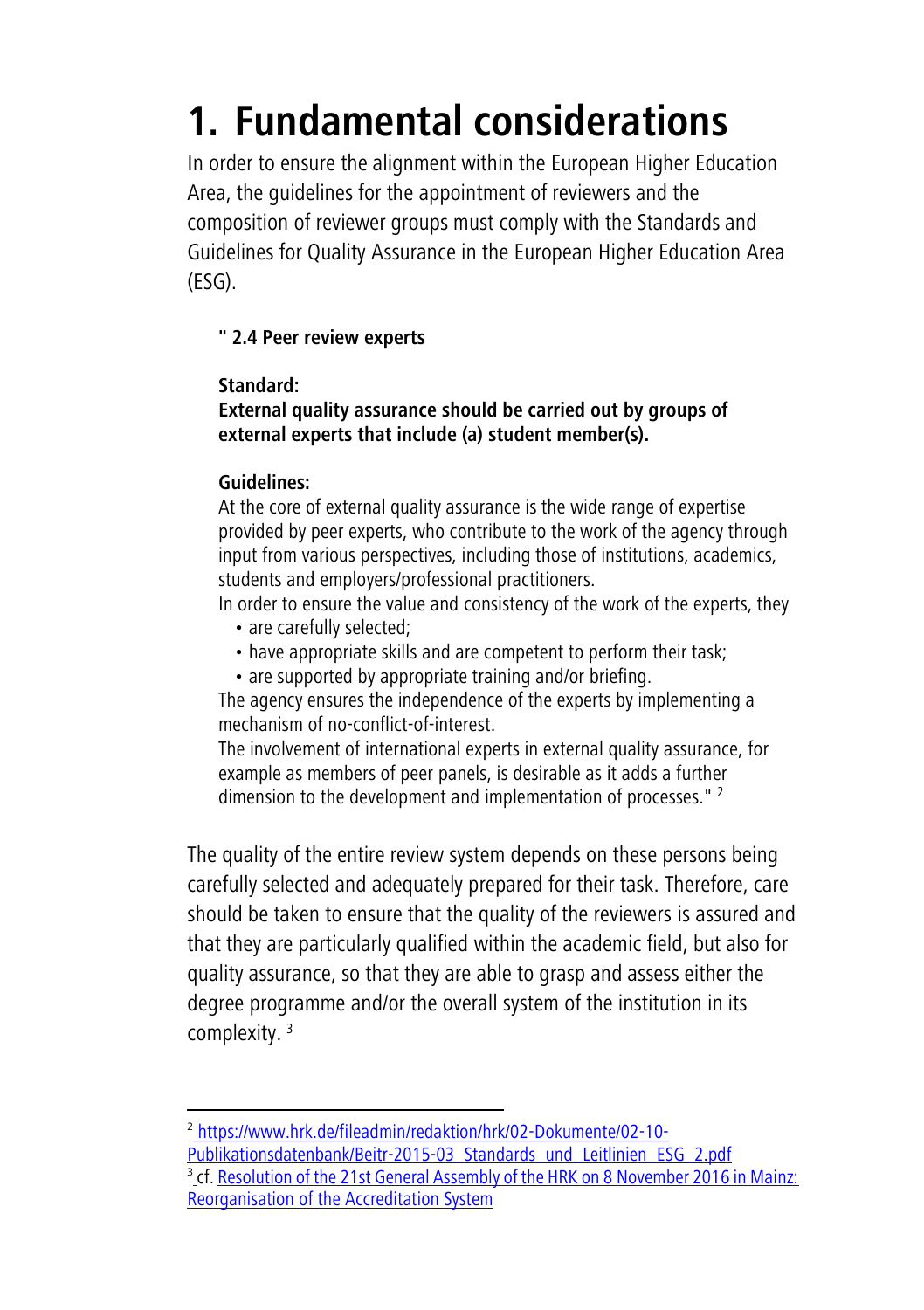## <span id="page-4-0"></span>**2. Expert groups in programme accreditation**

<span id="page-4-1"></span>**2.1 Process of designation for programme accreditations** 

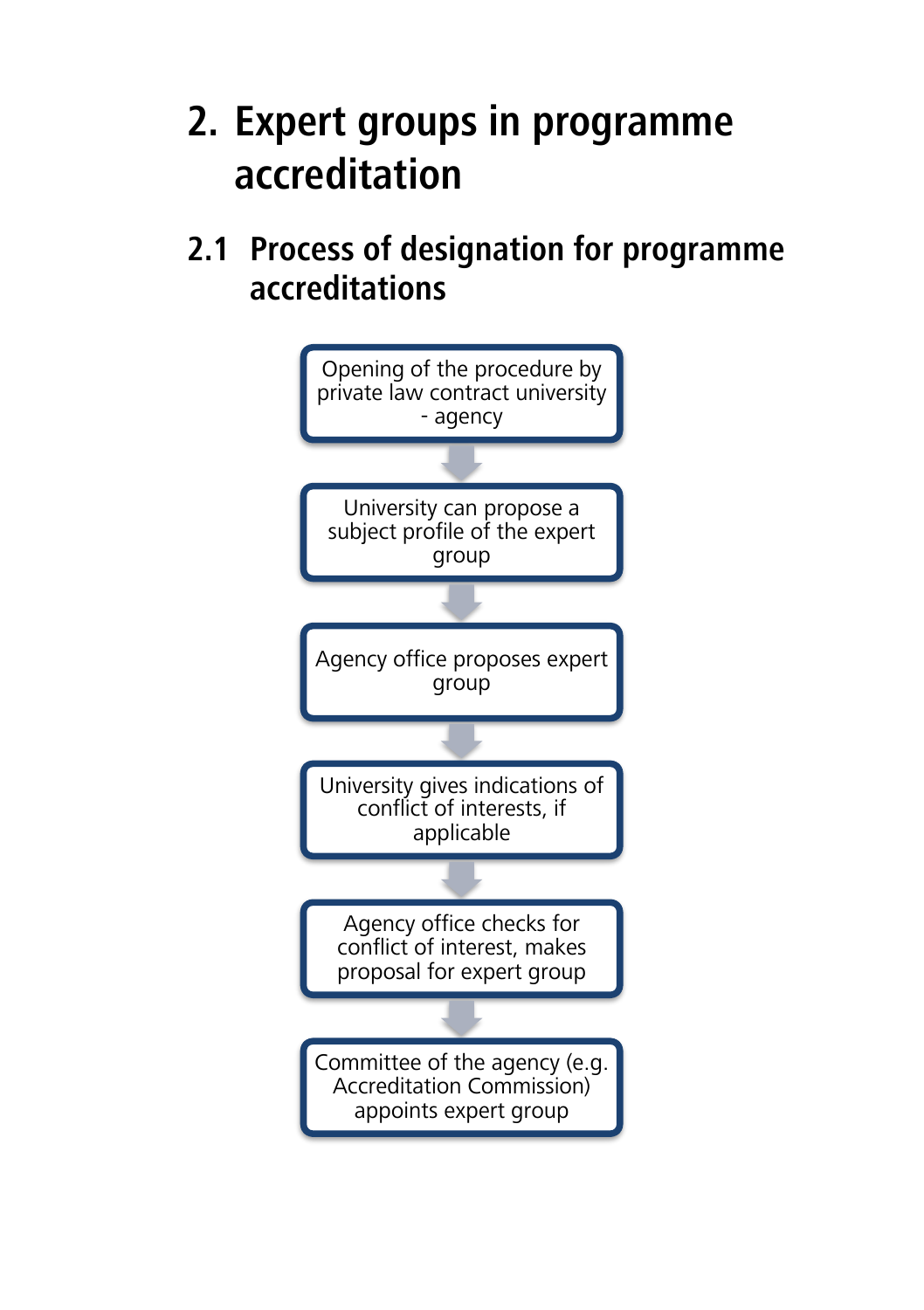The Agency shall propose a review panel for the procedure, taking into account the criteria set out in the ESG and in 2.3 and 2.4, and including proposals from the HEI for the academic profile of the review panel.

The agency decides on the composition of the expert group without further influence from the higher education institution, combined with a check of conflict of interests, if applicable. The right to select the experts lies solely with the agency and is ideally exercised there by a committee (e.g. Accreditation Commission) in which academics and scientists have the majority of votes and in which all status groups are involved.

The offices of the agencies cannot check all circumstances that could lead to a conflict of interest of the experts. Therefore, the appointed persons themselves are obliged to inform the agency in case of an appearance of bias and to withdraw from the procedure in question.

The universities may lodge a complaint or an appeal. If the differences of opinion between the agency and the university cannot be settled, the Clearing House shall be<sup>4</sup> involved.

### <span id="page-5-0"></span>**2.2 Task of the expert group**

In programme accreditation, it is the task of the experts to evaluate a study programme according to technical and academic criteria.

"The academic criteria include

1. The qualification goals of a study programme corresponding to the intended degree level, amongst other things related to the field of the scientific/academic or artistic proficiency as well as the competence for qualified employment as well as the development of personality, 2. The conformity of the qualification goals with the coherent study programme concept and its implementation through appropriate resources, corresponding qualification of the teachers and corresponding competenceoriented examinations as well as the academic feasibility, including selfstudy,

3. Subject-content standards at the latest level of science and research,

4. Measures to achieve an adequate academic success,

<sup>4</sup> see below, 7.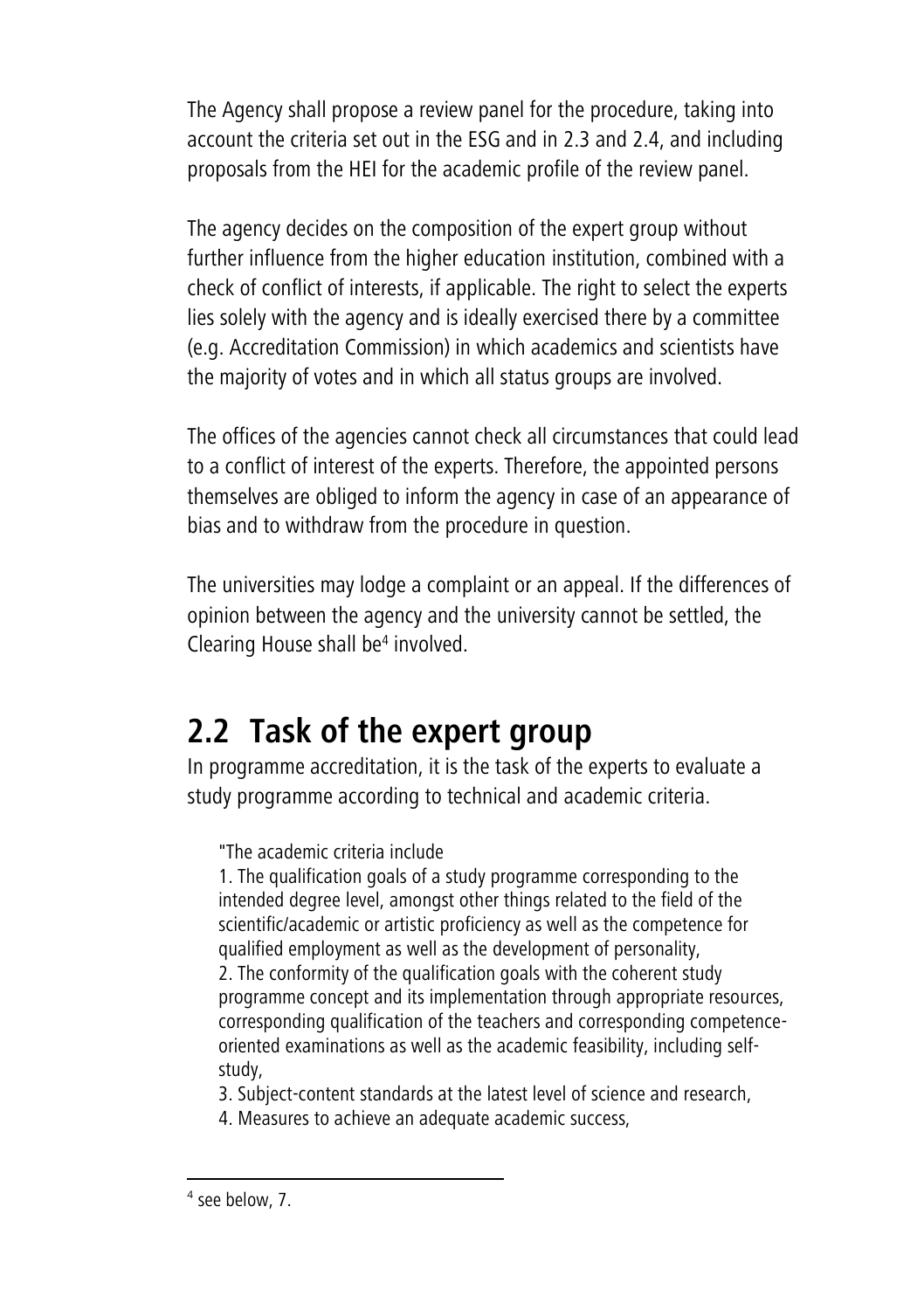5. Measures to ensure gender equality and to compensate disadvantages for students with a disability or chronic illness, 6. The concept of the quality management system (goals, processes and

instruments) as well as the measures to implement the concept".<sup>5</sup>

The requirements for the reviewers are derived from these criteria. The external review must be conducted with the substantial participation of external, independent experts from the fields of society relevant for quality assurance, in particular representatives of science and professional practice as well as students. 6 The representatives of science must always have the majority of votes in the committee when assessing the subject-related criteria.

### <span id="page-6-0"></span>**2.3 Selection criteria for peer review experts**

All persons who participate in external quality assurance as experts perform this task on the basis of their professional and personal competence and not as representatives of organisations or interest groups, even if they have been proposed for the task by these. This independence is essential to ensure that procedures and decisions are based solely on expertise.<sup>7</sup>

#### 1. Academics

The representatives of science must have the competence to be able to assess study programmes from an academic/scientific point of view. It should be noted that they

- a. are actively involved in the academic community of their subject and therefore have expertise in the field of the degree programme to be accredited and, if possible, in related fields;
- b. have experience in the development, organisation, implementation and monitoring of study programmes;
- c. engage in the further development of university teaching;

<sup>&</sup>lt;sup>5</sup> Interstate Study Accreditation Treaty, Art. 2 Para. 3

<sup>6</sup> cf. Interstate Study Accreditation Treaty, Art. 3 Para. 2 and 3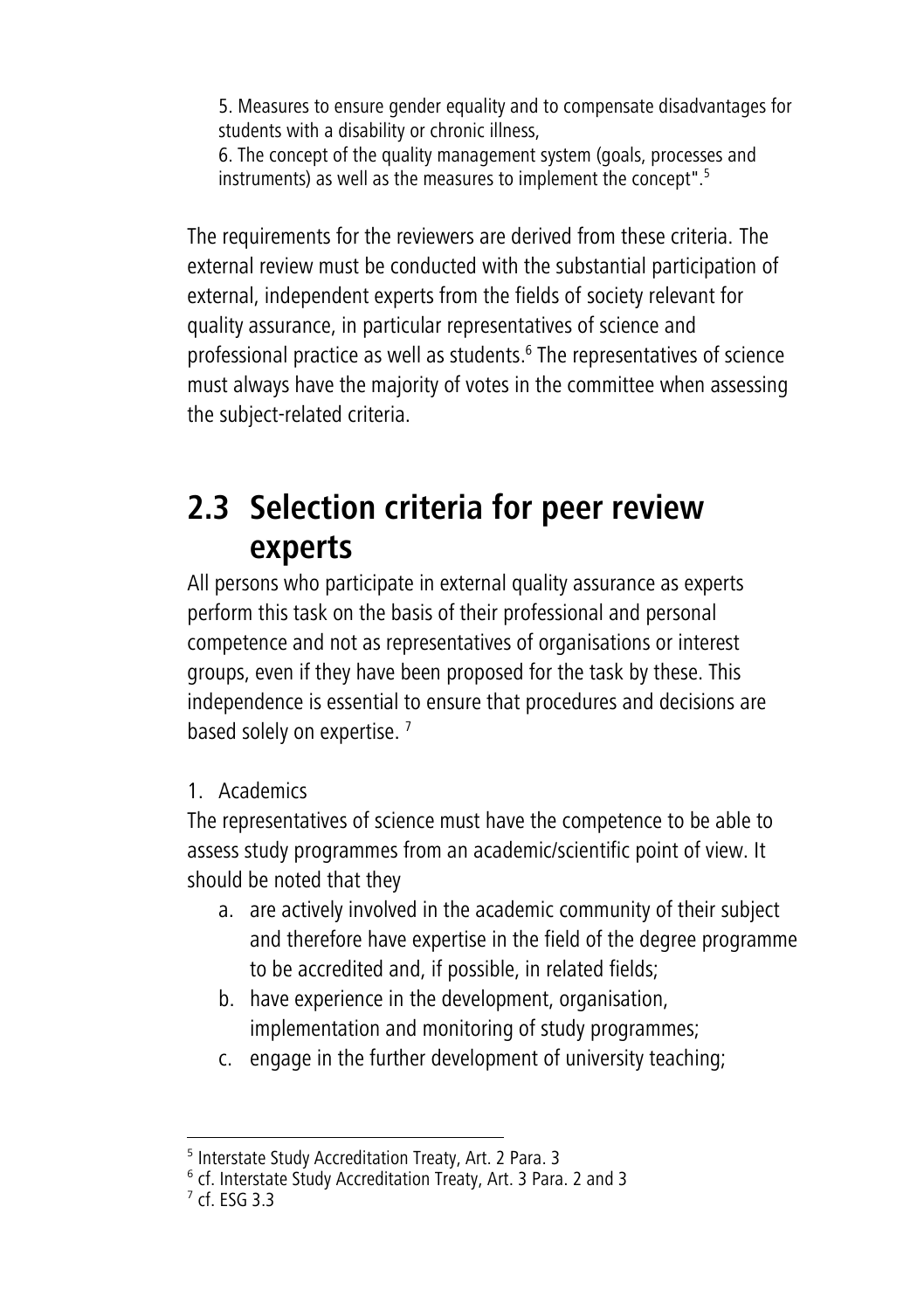- d. if possible, are able to demonstrate promotion of teaching beyond their own sphere of influence.
- 2. Students

The student members of the review panel need study experience in the subject area of the degree programme they are to assess. They should therefore

- a. be currently actively studying in this subject area at a higher education institution or
- b. have completed such studies at the level of the HQR to be assessed no more than 12 months ago,
- c. be able to demonstrate experience with accreditation or internal quality assurance, if applicable.
- 3. Representatives of professional practice

The representatives of professional practice evaluate the study programmes from the perspective of one of the occupational fields in which graduates can take up employment. They should therefore

- a. be active themselves in one of the areas named in the programme profile;
- b. have an interest in programme development;
- c. have personnel responsibility or selection responsibility for new hires;
- d. have experience with accreditation or internal quality assurance, if applicable.

#### 4. Further reviewers for individual fields of study

Art. 4 Para. 2 of the Interstate Study Accreditation Treaty provides that special regulations may apply to individual fields of study (e.g. artistic study programmes at colleges of art and music as well as study programmes that teach the prerequisites for a teaching profession). Furthermore, according to Art. 4 Para. 3 Sentence 1 No. 7, the accreditation procedures may be combined with procedures which decide on the suitability of a study programme for professional admission (e.g. state recognition in social or educational professions). In these cases, further persons authorised by the competent bodies shall be involved in the procedures.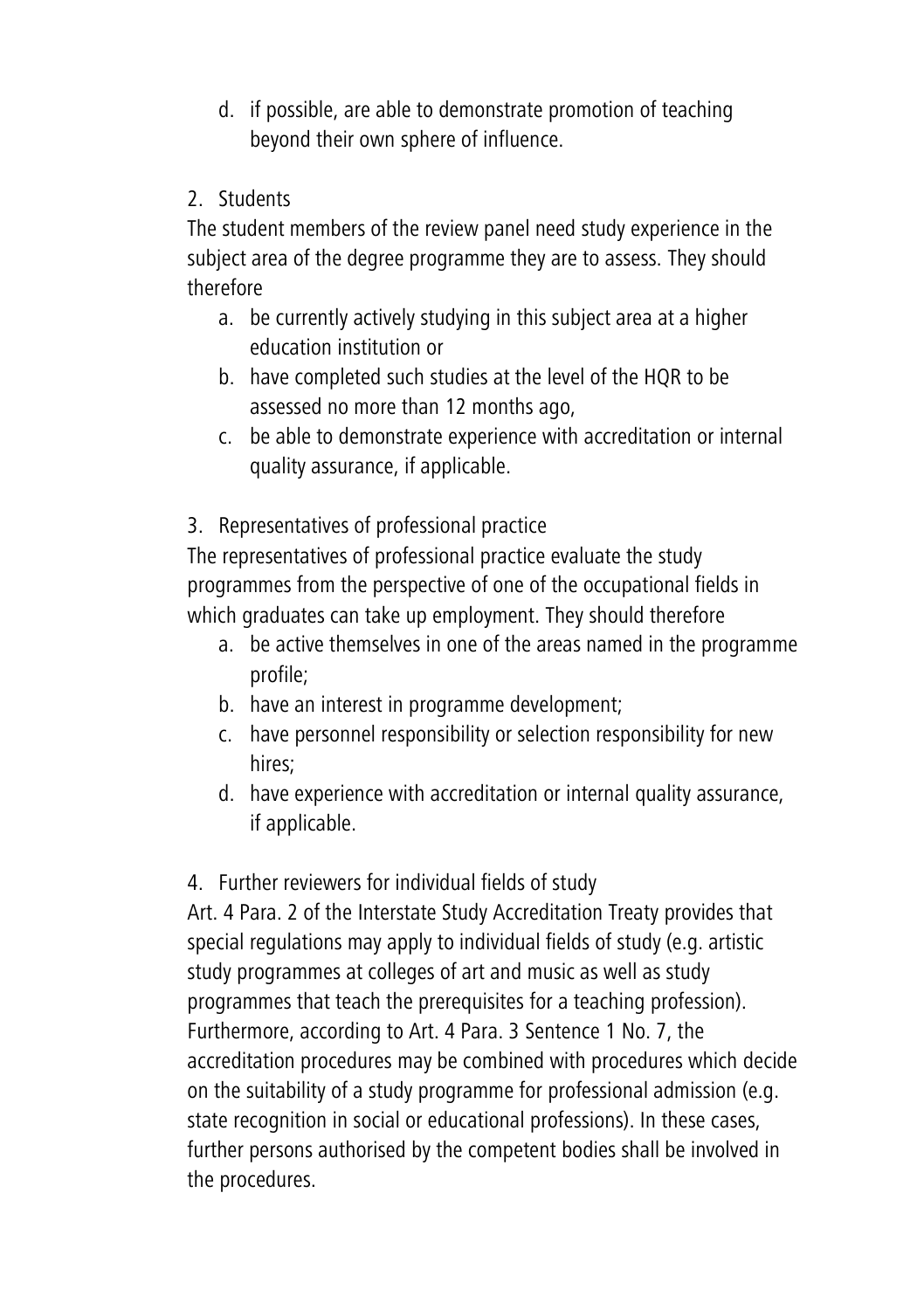## <span id="page-8-0"></span>**2.4 Composition of the expert group**

The composition of the review group does not only depend on the degree programme that is to be reviewed. The following should be taken into account

- 1. the experience with the type of univer at which the degree programme is offered;
- 2. prior participation in accreditation procedures (experienced experts / newcomers);
- 3. a broad representation of the field;
- 4. Observance of rules for conflict of interest (cf. 4.4);
- 5. diversity of the group (age, regional distribution, international representatives, gender, etc.);
- 6. complementing each other to round off the profile of the expert group.

Representatives of academia, students and professional practice are represented in the expert group. The representatives of science must have the majority of votes. In the case of cluster accreditations, the professional expertise for the various study programmes is to be ensured, if necessary, by expanding the expert group.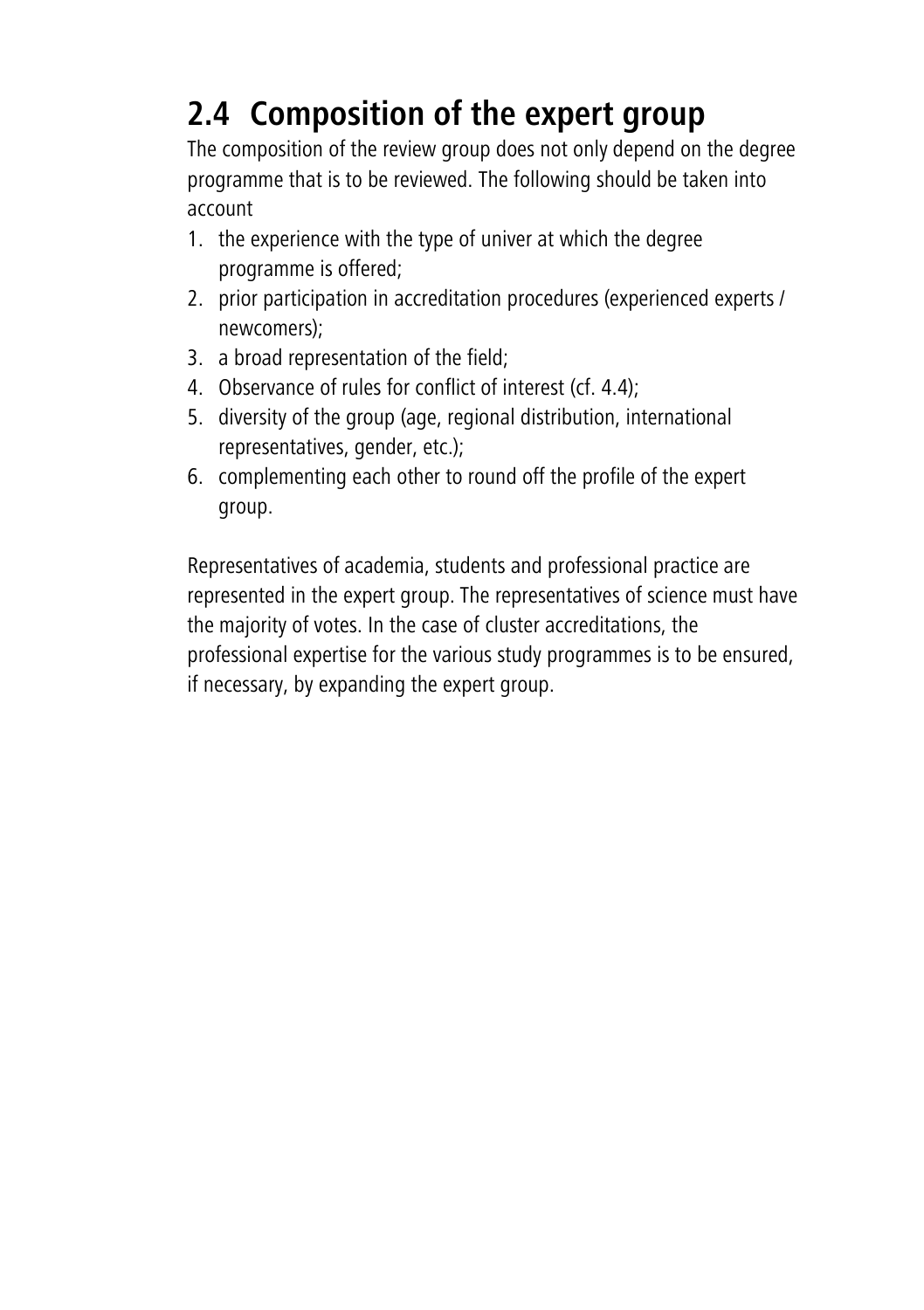## <span id="page-9-0"></span>**3. Expert groups in system accreditation**

### <span id="page-9-1"></span>**3.1 Process of designation for system accreditations**

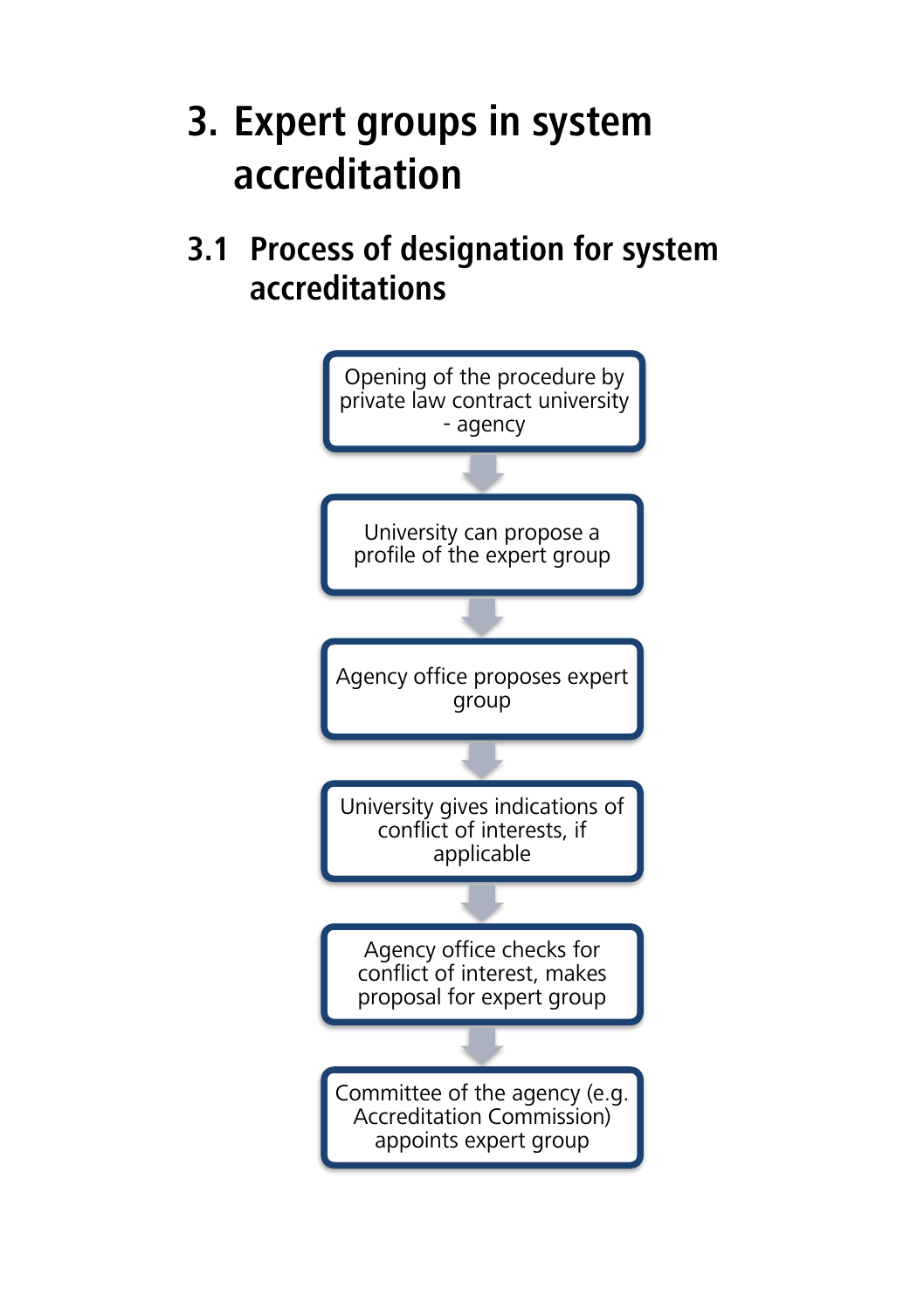The Agency shall propose a review panel for the procedure, taking into account the criteria set out in the ESG and in 3.3 and 3.4, and including proposals from the university for the profile of the review panel.

The agency decides on the composition of the expert group without further influence from the university, combined with a check for possible conflict of interest, whereby indications from the university of the appearance of such conflicts are included. The right to select the experts lies solely with the agency and is ideally exercised there by a committee (e.g. Accreditation Commission) in which academics and scientists have the majority of votes and in which all status groups are involved.

The agencies' offices cannot check all circumstances that may lead to a conflict of interest of the reviewers. Therefore, the appointed persons themselves are obliged to inform the agency in case of the appearance of such a conflict and to withdraw from the procedure in question.

The universities may lodge a complaint or an appeal. If the differences of opinion between the agency and the university cannot be settled, the Clearing House<sup>8</sup> shall be involved.

### <span id="page-10-0"></span>**3.2 Task of the expert group**

Instead of assessing individual study programmes, the system accreditation should examine whether the quality management system of the university ensures that study programmes meet the requirements in terms of subject content (cf. 2.) and formal requirements<sup>9</sup> and whether it is regularly checked whether the study programmes achieve the goals set and meet the needs of students and society. <sup>10</sup>

<sup>8</sup> see below, 7.

<sup>&</sup>lt;sup>9</sup> "Formal criteria are study structure and duration, study programme profiles, access requirements and transitions between study programmes, degrees and degree designations, modularisation, mobility and credit point system, equal status of Bachelor's and Master's study programmes to the previous Diplom, Staatsexamen and Magister study programmes, measures for the recognition of achievements in the case of a change of higher education institution or study programme and of achievements made outside higher education." Interstate Study Accreditation Treaty, Art. 2, Para. 2

<sup>10</sup> cf. ESG 1.9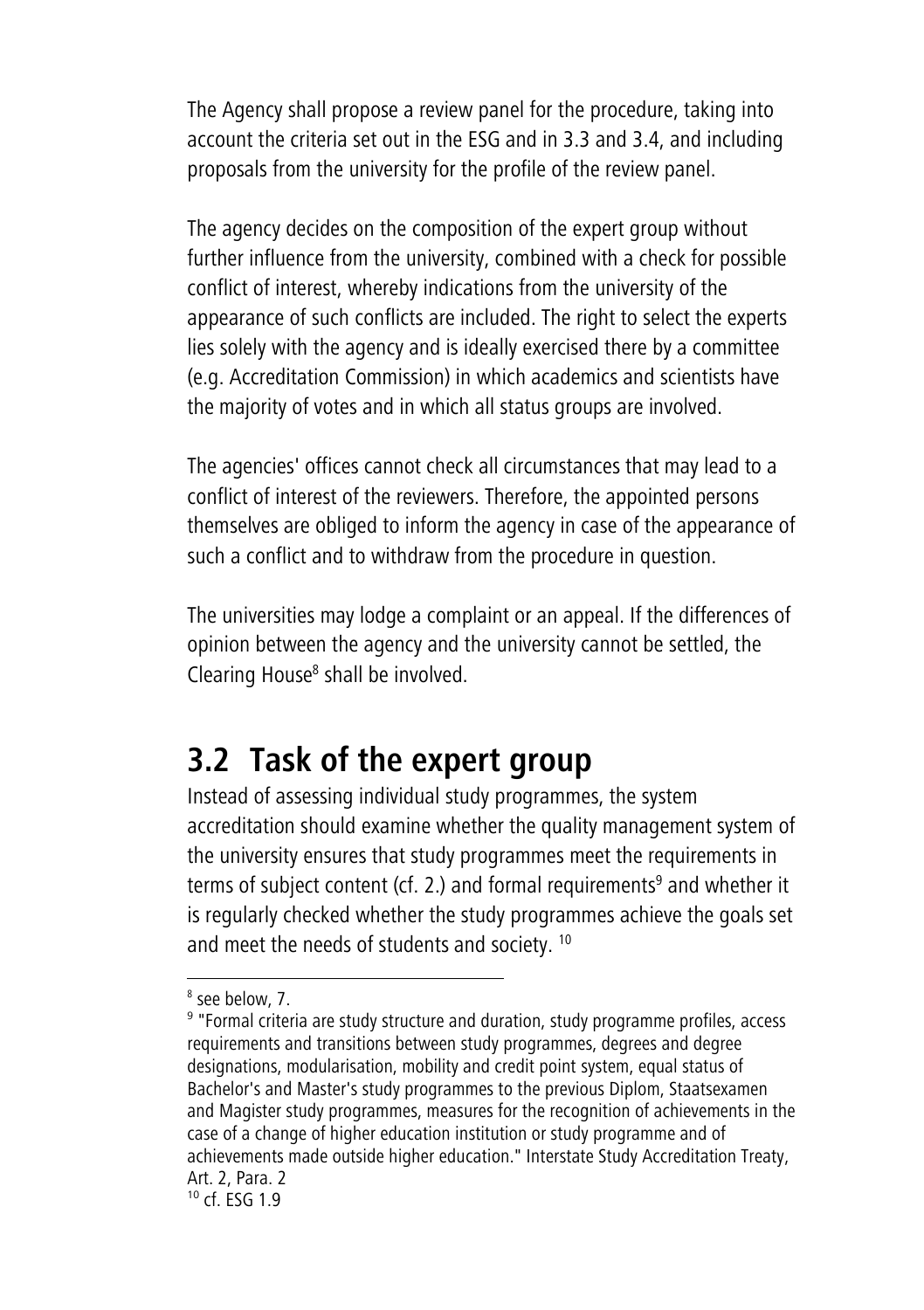## <span id="page-11-0"></span>**3.3 Selection criteria for reviewers**

All persons who participate in external quality assurance as experts perform this task on the basis of their professional and personal competence and not as representatives of organisations or interest groups, even if they have been proposed for the task by the latter. This independence is essential to ensure that procedures and decisions are based solely on expertise.<sup>11</sup>

In addition to the requirements for experts in programme accreditation, they should fulfil the criteria listed below.

1. Academics

The representatives of academia must be able to assess that the performance of internal quality management systems at universities are quality assured. Therefore, in addition to their professional-scientific competence, academics should

- a. have experience in the field of higher education governance and internal quality assurance or
- b. have experience in the development, organisation, implementation and monitoring of study programmes or
- c. have accreditation experience.
- 2. Students

The student members of a peer expert group must be able to look beyond their own actively studied degree programme and other individual degree programmes to the quality management of the university as a whole. They therefore need

- a. experience in academic self-governance or
- b. experience in internal university QA procedures or
- c. accreditation experience.

### 3. Representatives of professional practice

The representatives of professional practice evaluate the quality management of a higher education institution on the one hand from the perspective of the professional fields in which graduates can take up

 $11$  cf. FSG 3.3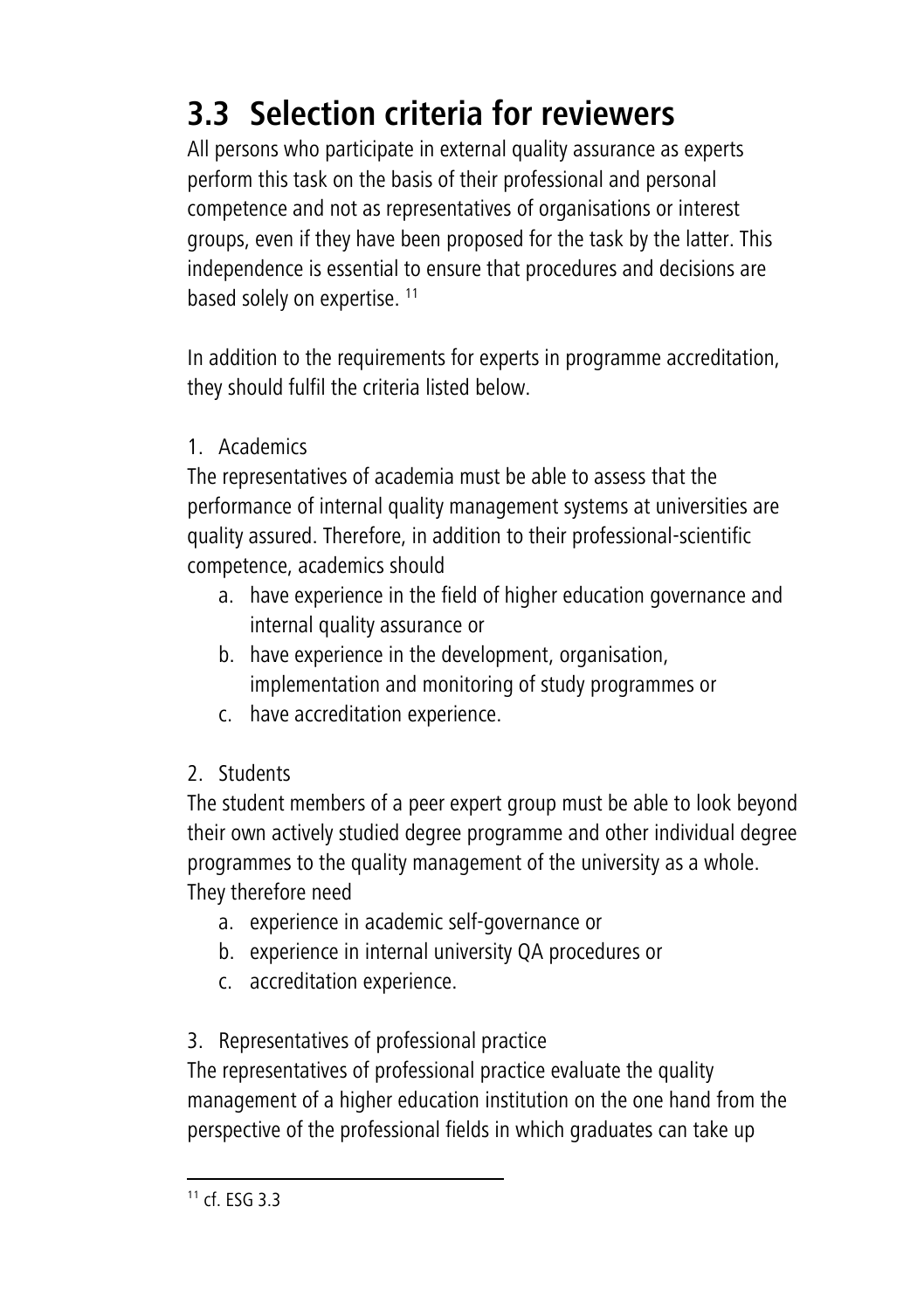employment, and on the other hand from the perspective of people who know processes in companies. They should therefore

- a. have experience with quality management systems, including in business;
- b. know the expectations of the labour market for graduates in different fields;
- c. preferably have leadership experience.
- 4. Additional experts for individual study areas

Art. 4 Para. 2 of the Interstate Study Accreditation Treaty provides that special regulations may apply to individual study areas (e.g. artistic study programmes at colleges of art and music as well as study programmes with which the requirements for a teaching profession are taught). Furthermore, according to Art. 4 Para. 3 Sentence 1 No. 7, the accreditation procedures may be combined with procedures which decide on the suitability of a study programme for professional admission (e.g. state recognition in social or educational professions). In these cases, further persons authorised by the competent bodies shall be involved in the procedures.

## <span id="page-12-0"></span>**3.4 Composition of the expert group**

The composition and size of the expert group depends on the profile, size, subject range and type of the university whose quality management system is up for review. The following should be considered

- 1. the experience with the type of university;
- 2. prior participation in accreditation procedures (experienced experts / newcomers);
- 3. a broad representation of subject cultures;
- 4. observance of rules for conflict of interest (cf. 4.4);
- 5. diversity (age, regional distribution, gender, etc.);
- 6. complementing each other to round off the profile of the expert group.

Ideally, there are foreign peers or members with experience in international reviews in the group.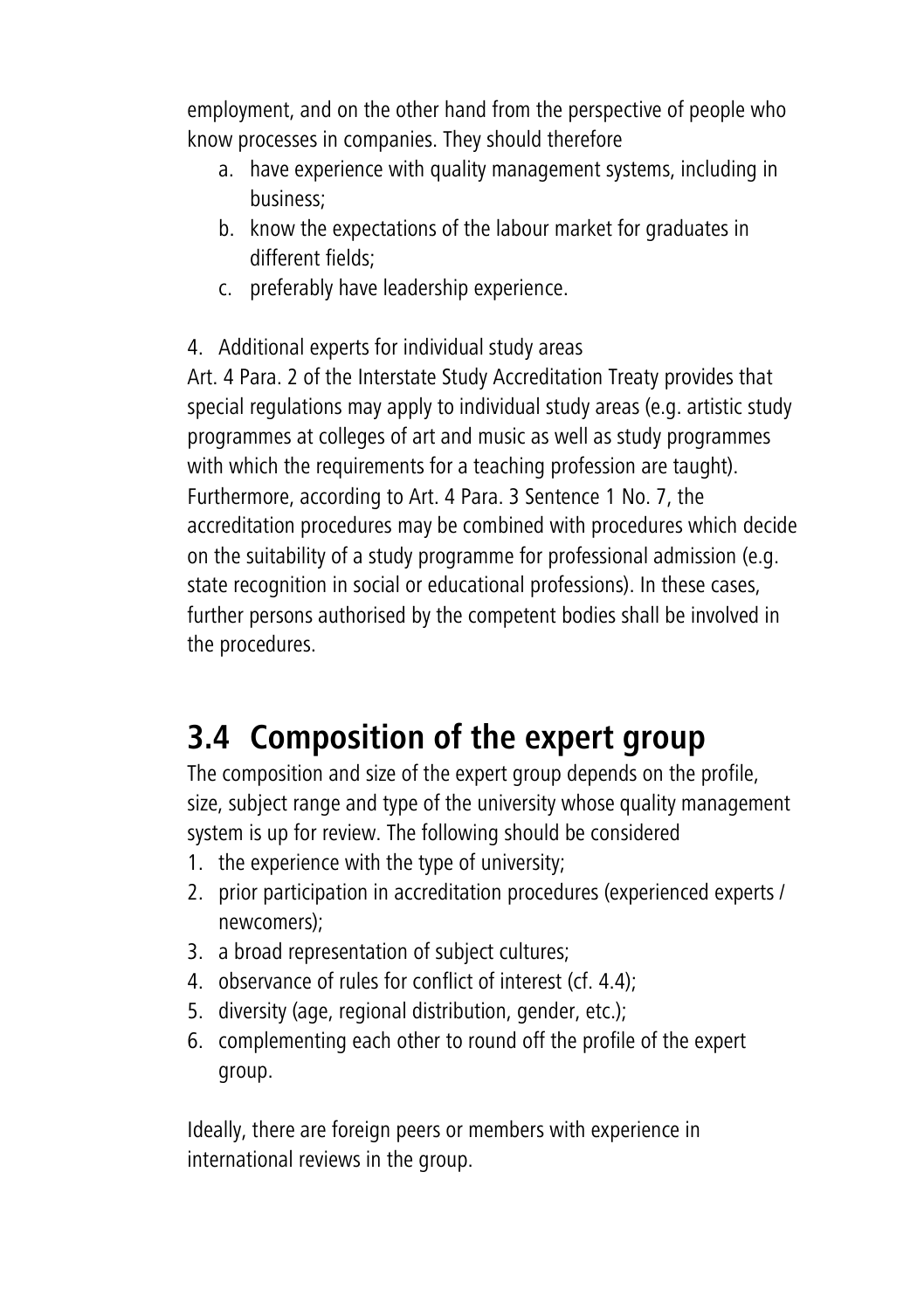Representatives of academia, students and professional practice are represented in the expert group. The academic representatives must have the majority of votes.

Additional experts may be involved in the review process in an advisory capacity.

## <span id="page-13-0"></span>**4. Appointment of experts when using alternative accreditation procedures**

Several options are conceivable for these procedures according to the Interstate Study Accreditation Treaty.

1. The university turns to an agency - as in the case of programme or system accreditations - and places the organisation of the procedure in its hands. Then the selection of experts is to be carried out according to these guidelines, depending on the focus of the procedure on study programmes or quality management systems, as for programme or system accreditations. The expert group can be selected

- a) by the Agency; or
- b) the Commission for Teaching and Learning of the German Rectors' Conference <sup>12</sup>.

2. The university decides to organise the procedure under its own responsibility and to have a group of peers appointed by the Commission for Teaching and Learning of the German Rectors' Conference. Even then, the selection of experts is carried out in accordance with the principles of these guidelines, depending on the focus of the procedure on study programmes or quality management systems, as for programme or system accreditations. In these cases, the expert group must appoint a spokesperson who is responsible for the delivery of the report to the Accreditation Council and, if necessary, an oral report.

<sup>&</sup>lt;sup>12</sup> see the appendix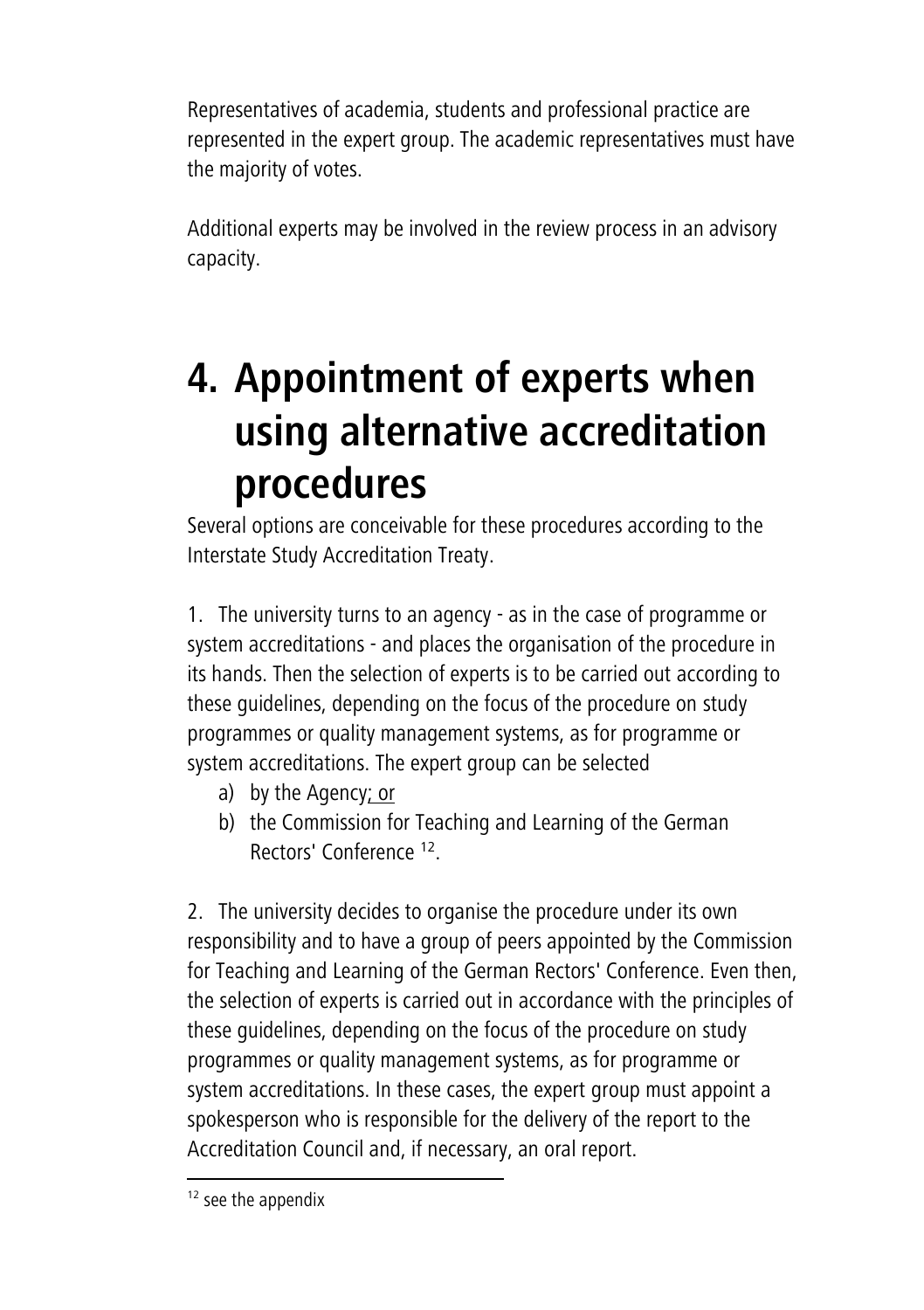# <span id="page-14-0"></span>**5. Reasons for the appearance of conflict of interest**

All persons involved in accreditation procedures are obliged to ensure the greatest possible independence of the experts. This duty of care also extends to the experts themselves. Reasons for the appearance of conflict of interest are to be explained as soon as possible and, if necessary, a replacement for the expert is to be found.

In principle, anyone who is employed or enrolled at the university submitting the application for accreditation; who is employed or enrolled at one of the universities involved in the study programme in the case of cooperative study programmes or joint degree programmes; or who is considered biased according to rules customary in academia is excluded as an expert. <sup>13</sup>

Reasons for the appearance of bias in programme accre di tations may also be:

- Kinship or close personal connections to members of the faculty or department,
- doctorate or habilitation at the faculty or department concerned, retroactively for up to five years,
- activity at the faculty or department concerned, retrospectively for up to five years,
- participation in application or appointment procedures, retrospectively for up to five years,
- close academic cooperation with persons at the faculty or department concerned, retrospectively for up to five years,
- advisory activity in the design of the study programme,
- membership in the university council or in academic advisory boards of the university, retroactively up to five years.

Reasons for the appearance of bias in system accreditations can also be:

- Kinship or close personal connections to members of the university,
- Doctorate or habilitation at the university, retroactive up to five years,

<sup>13</sup> cf. Specimen Decree, § 25 para. 5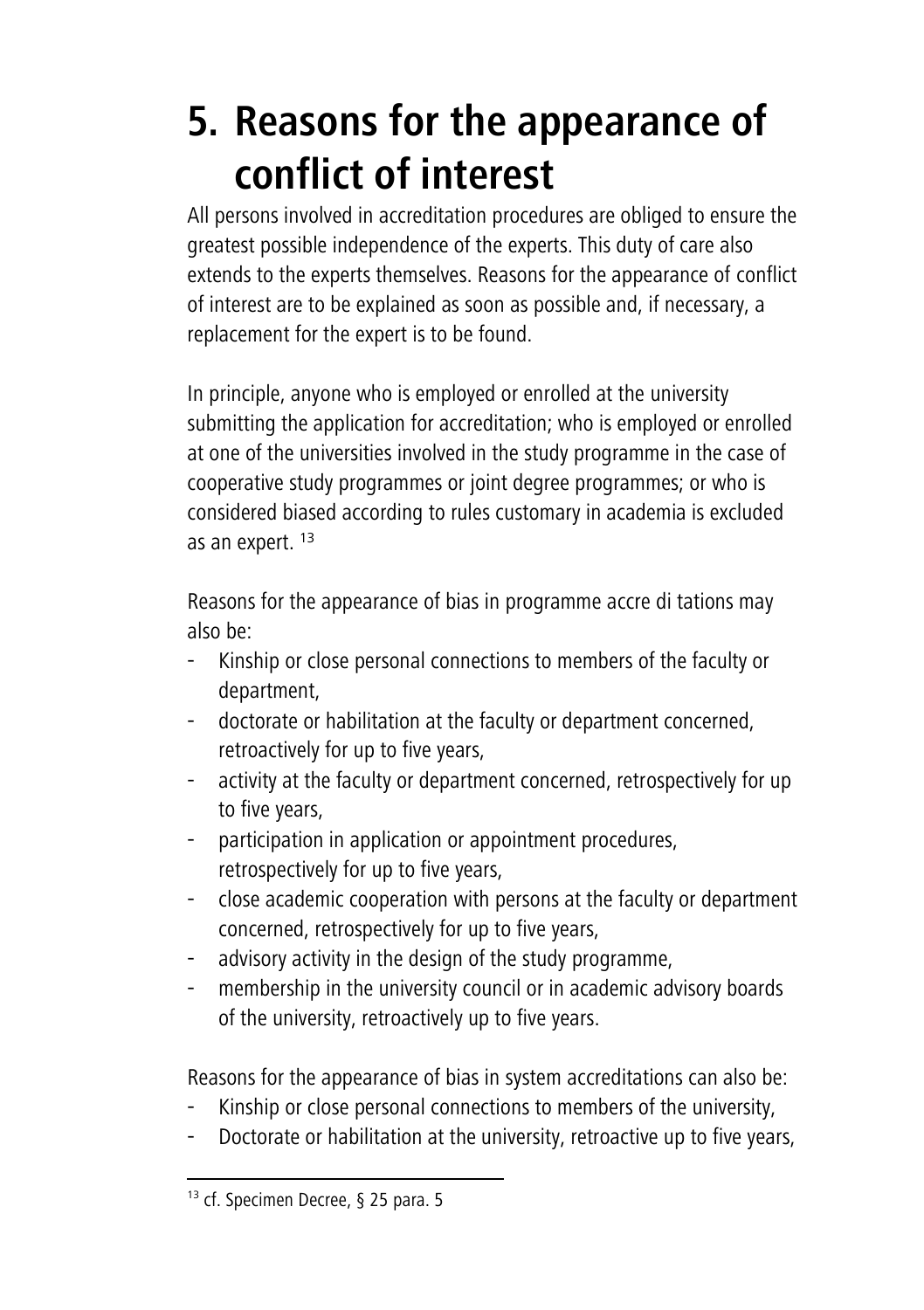- activity at the university concerned, retroactively for up to five years,
- participation in application or appointment procedures, retrospectively for up to five years,
- close scientific cooperation with persons at the university, retrospectively for up to five years,
- advisory activity in the design of the quality management system,
- membership in the university council or in academic advisory boards of the university, retroactively up to five years.

## <span id="page-15-0"></span>**6. Expert supervision and quality assurance**

"To ensure the value and coherence of the experts' work,

- they are carefully selected;
- they have the necessary skills and are qualified for their task;
- $\bullet$  they receive appropriate training and/or preparation."  $^{14}$

In all procedures supervised by the agencies or the HRK, the agency or HRK is responsible for supervising and ensuring the quality of the reviewers.

## <span id="page-15-1"></span>**6.1 Preparation for the procedures**

When carrying out accreditation procedures, a number of requirements are placed on the experts. In order to meet these, careful preparation for the role within the review process is necessary. Systematic preparation for participation in expert groups includes

- General training on the regulations in the accreditation system (Interstate Study Accreditation Treaty, Specimen Decree, criteria catalogues, etc.),
- a preparation for the individual procedures,
- the regular exchange of experience between evaluators,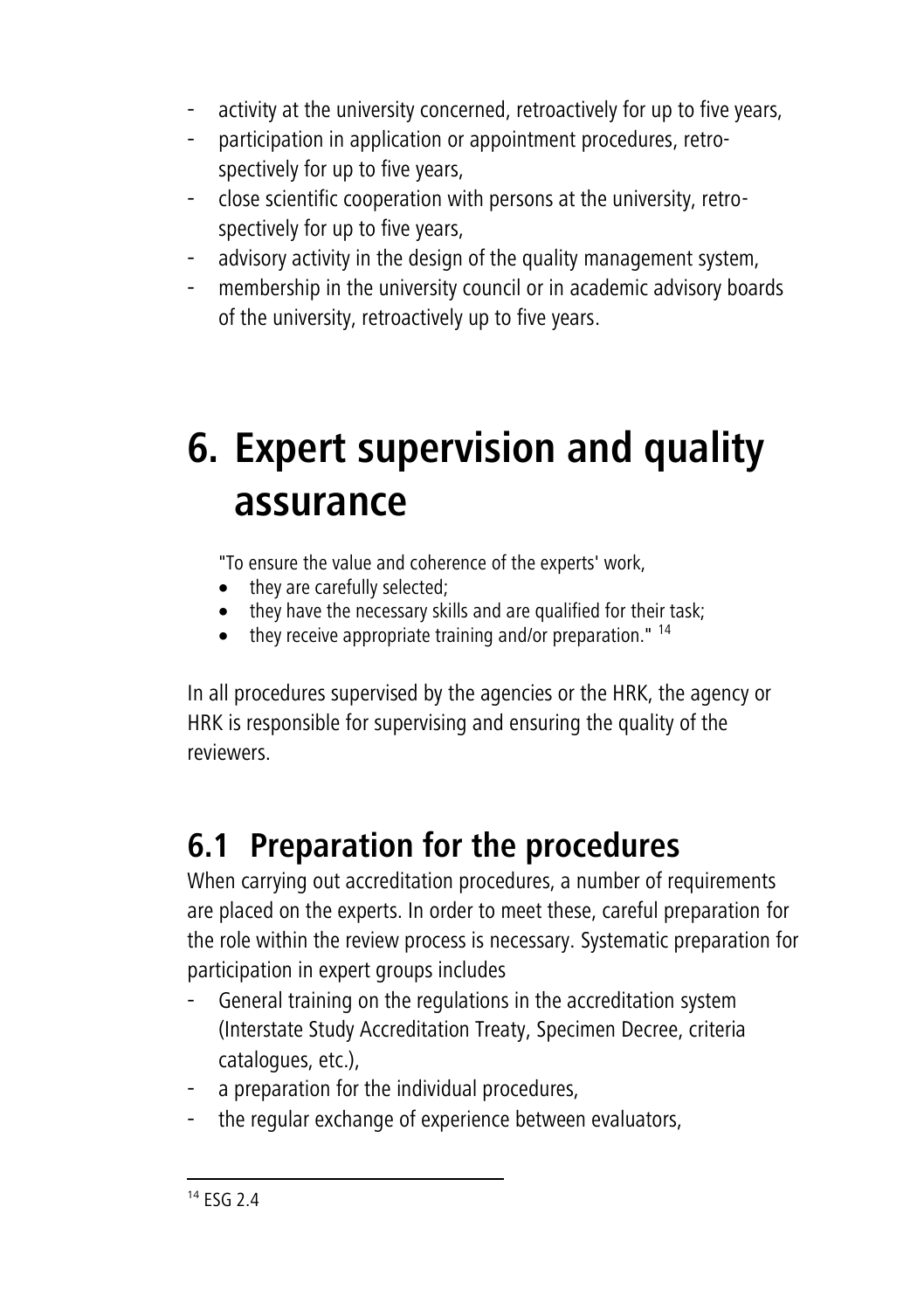- training in the differentiation between technical-content criteria, which are to be assessed by the expert group, and organisationalstructural criteria, the assessment of which is carried out by the agency, as well as, if applicable.
- training in the evaluation of quality management systems in higher education (processes, responsibility structures, results, feedback loop),
- the training in conversation skills,
- the discussion of the role and task of expert groups.

### <span id="page-16-0"></span>**6.2 Further development of the expert pool**

### **1. Feedback after the conclusion of the procedure**

The agencies obtain feedback from the universities after completion of the accreditation procedure. In the case of programme accreditations, this can be done in the form of questionnaires; in the case of system accreditations, a discussion between representatives of the university or the agency is recommended. The result feed back into the quality management of the agency.

If feedback from the universities refers to individual peer review experts, it is documented by the agency and, if the university agrees, passed on to the persons concerned. In the case of repeated negative feedback, the agency conducts a clarifying discussion with the peer review experts, which may also lead to a decision not to cooperate.

The systematic exchange between experienced and newly appointed members of review panels ensures the transfer of experiential knowledge within the review pool.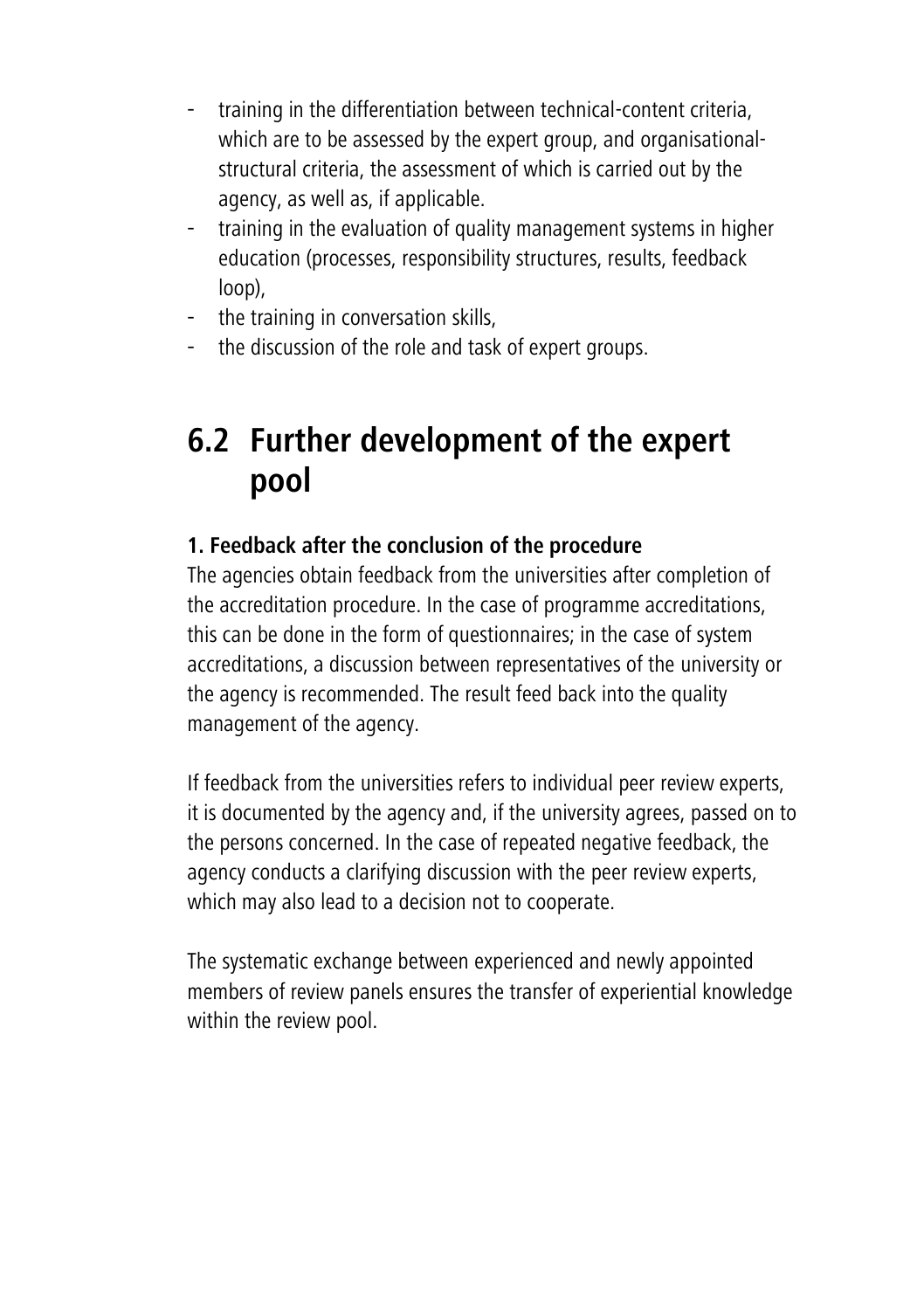### **2.Expansion of the circle of experts**

In order to interest further scientists in participating in accreditation procedures beyond personal recommendations, the agency regularly contacts the state rectors' conferences, the scientific societies, the faculty organisations as well as higher education networks in the area of studies and teaching or the Standing Commission for Teaching and Learning of the German Rectors' Conference. To expand and supplement its pool of experts, it is in contact with the relevant networks of students (e.g. Student Accreditation Pool) and professional practice (e.g. social partners).

The agency checks whether the proposed persons meet the criteria for the selection of peer experts, contacts them and systematically prepares them for participation in review groups (cf. 5.1).

# <span id="page-17-0"></span>**7. Clearing house**

" 2.7 Complaints and appeals Standard:

In designing external quality assurance procedures, clearly defined complaints and appeals procedures are also established and universities are informed about them." <sup>15</sup>

A clearing house for conflicts and complaints in all types of procedures should be located at the Accreditation Council. For this purpose, the Accreditation Council can also consult external scientific expertise.

The university has the right to take legal action against the decisions of the Accreditation Council<sup>16</sup>; in addition, the Specimen Decree provides for a number of rights of the university to information, hearing and comment before the decision is made.<sup>17</sup> In the course of the entire procedure, however, discrepancies may arise (e.g. due to different assessments

 $15$  FSG 2.7

<sup>&</sup>lt;sup>16</sup> cf. Interstate Study Accreditation Treaty Art. 3 Para. 8

<sup>17</sup> e.g. Specimen Decree §§ 22, 24, 25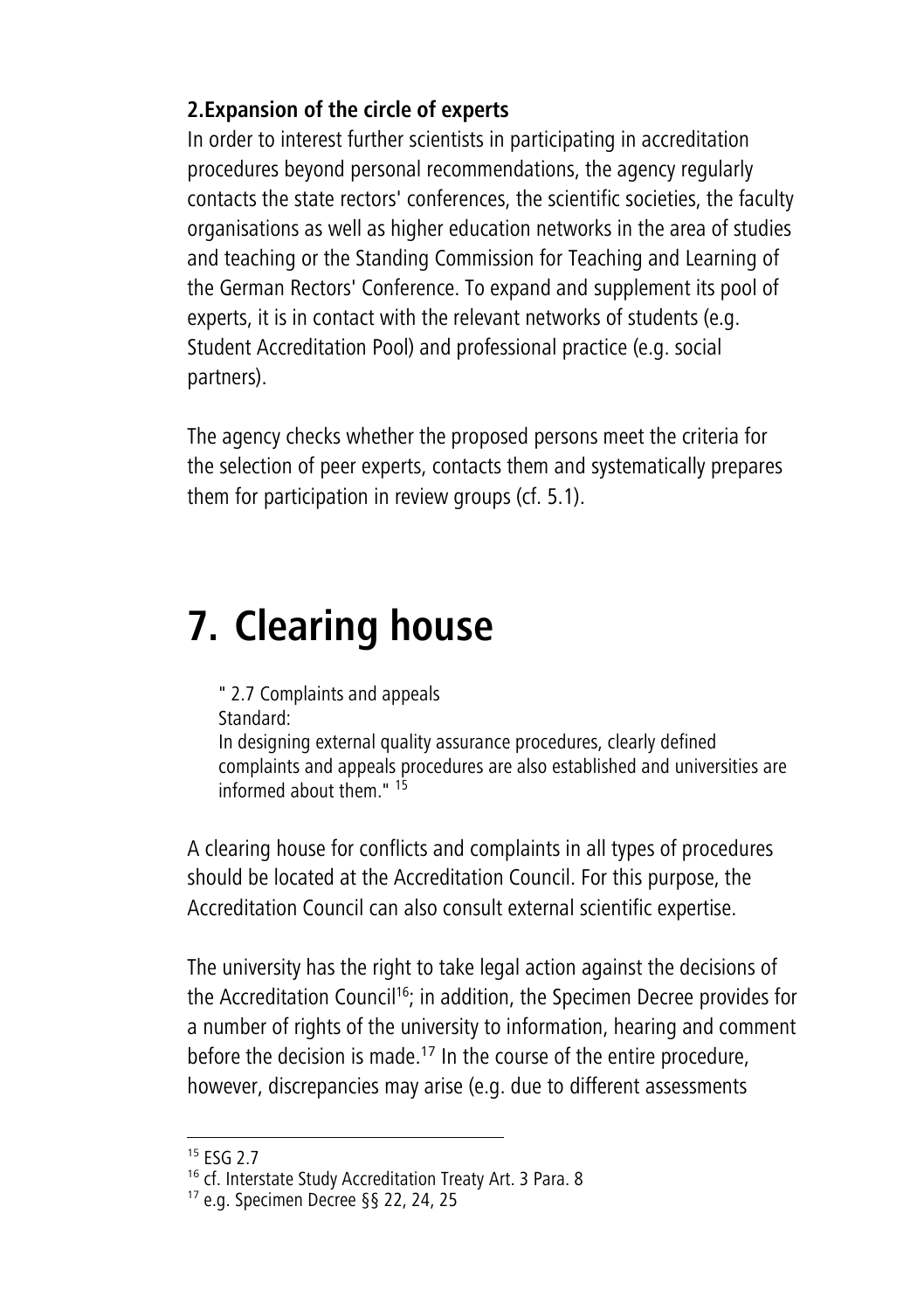regarding the suitability of experts, their appearance or conduct of interviews), which are not clearly covered by these rights and which must be handled professionally. A complaints procedure gives universities the opportunity to express their dissatisfaction with the implementation of the procedure or the implementers. <sup>18</sup>

Since the Accreditation Council is not entrusted with the operational implementation of the assessment procedures, the establishment of a clearing office is to be assigned to its responsibility.

<span id="page-18-0"></span>Here, the development is to be observed and evaluated in the course of the planned evaluation of the overall system with regard to the necessity of establishing a clearing office.

<sup>&</sup>lt;sup>18</sup> cf. ESG 2.7, Guidelines